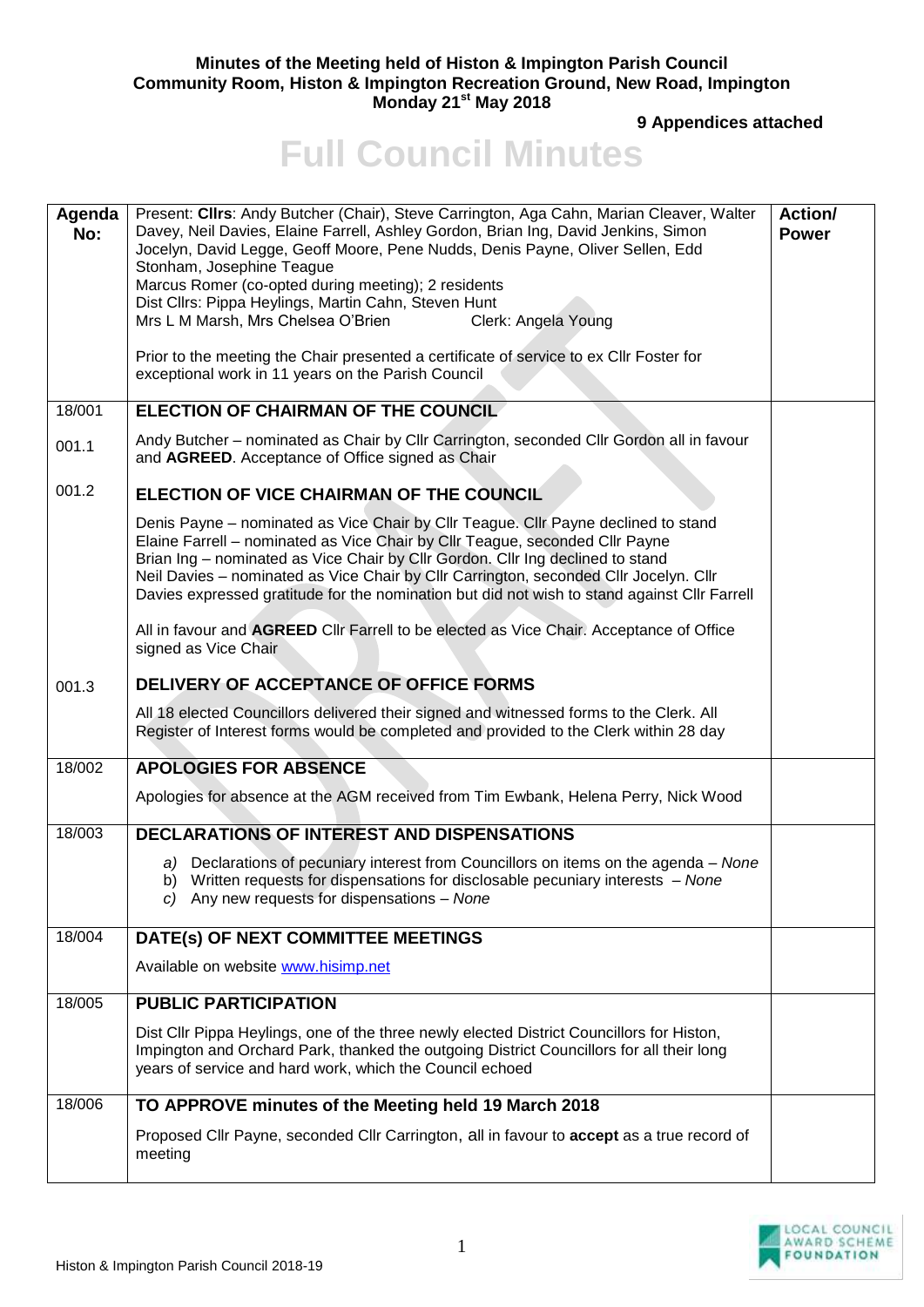| 18/007 | <b>MATTERS ARISING FROM PREVIOUS MEETING</b>                                                                                                                                                                                                                                                                                                                                                                                                                                                                                                                                                                                                                                                                                                                                                                                                                                                                                                                                                                                                                                                                                                                                                                                                                                                                                                                                                                                                                                                                                                                                                                                                                                                                                                                                                                                                                                               |            |
|--------|--------------------------------------------------------------------------------------------------------------------------------------------------------------------------------------------------------------------------------------------------------------------------------------------------------------------------------------------------------------------------------------------------------------------------------------------------------------------------------------------------------------------------------------------------------------------------------------------------------------------------------------------------------------------------------------------------------------------------------------------------------------------------------------------------------------------------------------------------------------------------------------------------------------------------------------------------------------------------------------------------------------------------------------------------------------------------------------------------------------------------------------------------------------------------------------------------------------------------------------------------------------------------------------------------------------------------------------------------------------------------------------------------------------------------------------------------------------------------------------------------------------------------------------------------------------------------------------------------------------------------------------------------------------------------------------------------------------------------------------------------------------------------------------------------------------------------------------------------------------------------------------------|------------|
|        | Actions List (Appx 1) copied to all and accepted. Further discussion on:<br>Item 17/120 A14 Team Meetings Cllr Nudds requested an update on meetings held. Cllr<br>Jenkins explained the team was a Community Task Force, facilitated by him as County<br>Councillor, hosted by the Parish Council at their premises. Cllr Payne is a member. Open<br>to input from all. The team meet approximately every 2 weeks, plus meetings with<br>Highways England contacts. An open event organised by Highways England had been<br>held 10 May. A Facebook group has also been formed. Team next due to meet 22 May.<br>CIIr Jenkins agreed to review letters received by the Parish Council to ensure they were<br>logged in the team's records<br>Item 17/122 PCSO Reduction Programme Inspector Rogerson to be invited to Summer<br>meeting. PS Emma Hilson had contacted the Council to advise PCSO Mani had been<br>urged to liaise directly with the Parish Council re community concerns and events,<br>suggesting a crime prevention event be organised, or be incorporated in an existing<br>upcoming event<br>Item 17/123.1 Waterbeach Incinerator meeting 20 March, Cllr Ing had attended and<br>reported back. Discussions due with County Council Officer at Planning Committee<br>Thursday 24 May<br>Item 17/123.4 Neighbourhood Plan Cllr Jenkins outlined roles undertaken by local<br>residents Max Parish and Simon Payne in reviewing the structure, and good feedback<br>received from professional planners. He thanked also Cllrs Payne and Ing for input. The<br>remaining work on the Neighbourhood Plan would be largely procedural, with the next step<br>to make a proposal to Full Council to fund an agency to complete the process. Cllr Ing<br>highlighted the need to enable response to the changes in the Local Plan being brought<br>forward by the Inspector | <b>JDJ</b> |
| 18/008 | TO CO-OPT TO COUNCIL                                                                                                                                                                                                                                                                                                                                                                                                                                                                                                                                                                                                                                                                                                                                                                                                                                                                                                                                                                                                                                                                                                                                                                                                                                                                                                                                                                                                                                                                                                                                                                                                                                                                                                                                                                                                                                                                       |            |
|        | Following the election a vacancy remained for an Impington Parish member. Mr Marcus<br>Romer introduced himself to the Council together with reasons for wishing to participate.<br>Proposed Cllr Payne, seconded Cllr Carrington all in favour and AGREED to co-opt. Cllr<br>Romer signed his Declaration of Acceptance of Office and Register of Interests form would<br>be completed and returned within 28 days.<br>Cllr Ing took the opportunity to address all on his belief that, despite being elected<br>uncontested once more, the Council were depended on by electors to work on their behalf,<br>not on their own behalf. He urged the Council to continue working as a team, to protect the<br>Council's reputation, and to make the villages proud of what the Council does together                                                                                                                                                                                                                                                                                                                                                                                                                                                                                                                                                                                                                                                                                                                                                                                                                                                                                                                                                                                                                                                                                        |            |
| 18/009 | TO ACCEPT COMMITTEE REPORTS, TO NOTE ACTIONS                                                                                                                                                                                                                                                                                                                                                                                                                                                                                                                                                                                                                                                                                                                                                                                                                                                                                                                                                                                                                                                                                                                                                                                                                                                                                                                                                                                                                                                                                                                                                                                                                                                                                                                                                                                                                                               |            |
|        | <b>Employment Committee draft minutes 5 April provided to all and accepted. Next meeting</b><br><b>TBC</b><br>Recreation Committee draft minutes 26 March provided to all and accepted. Next meeting<br>due 25 June. Interim meeting scheduled 4 June at 7pm<br>Community Park Project Sub Committee draft minutes 30 April provided to all and<br>accepted. Next meeting 7 June<br>Highways Committee draft minutes 20 March provided to all and accepted. Workshop held<br>3 May. Next meeting due 26 June<br>Planning Committee draft minutes 27 March, 17 April, 3 May provided to all and accepted.<br>Next meetings due 24 May (exceptionally); 12 June                                                                                                                                                                                                                                                                                                                                                                                                                                                                                                                                                                                                                                                                                                                                                                                                                                                                                                                                                                                                                                                                                                                                                                                                                              |            |
| 18/010 | TO CONSIDER RECOMMENDATION MADE BY A COMMITTEE                                                                                                                                                                                                                                                                                                                                                                                                                                                                                                                                                                                                                                                                                                                                                                                                                                                                                                                                                                                                                                                                                                                                                                                                                                                                                                                                                                                                                                                                                                                                                                                                                                                                                                                                                                                                                                             |            |
|        | Highways:                                                                                                                                                                                                                                                                                                                                                                                                                                                                                                                                                                                                                                                                                                                                                                                                                                                                                                                                                                                                                                                                                                                                                                                                                                                                                                                                                                                                                                                                                                                                                                                                                                                                                                                                                                                                                                                                                  |            |
| 010.1  | To agree purchase of Speedwatch equipment at cost of up to £2,900 - paper provided<br>to all (Appx 2). Cllr Stonham supported proposal having been at the demonstration in<br>Impington with the Speedwatch Co-Ordinator. It was confirmed:<br>Mountable as well as free-standing<br>$\bullet$<br>Ability to use tailored text, carry out traffic surveys<br>$\bullet$<br>Logo plates included<br>$\bullet$<br>Police pre-agree Speedwatch locations; safety is paramount<br>Discussion followed on need to consider protection and security issues. Some felt a more                                                                                                                                                                                                                                                                                                                                                                                                                                                                                                                                                                                                                                                                                                                                                                                                                                                                                                                                                                                                                                                                                                                                                                                                                                                                                                                      |            |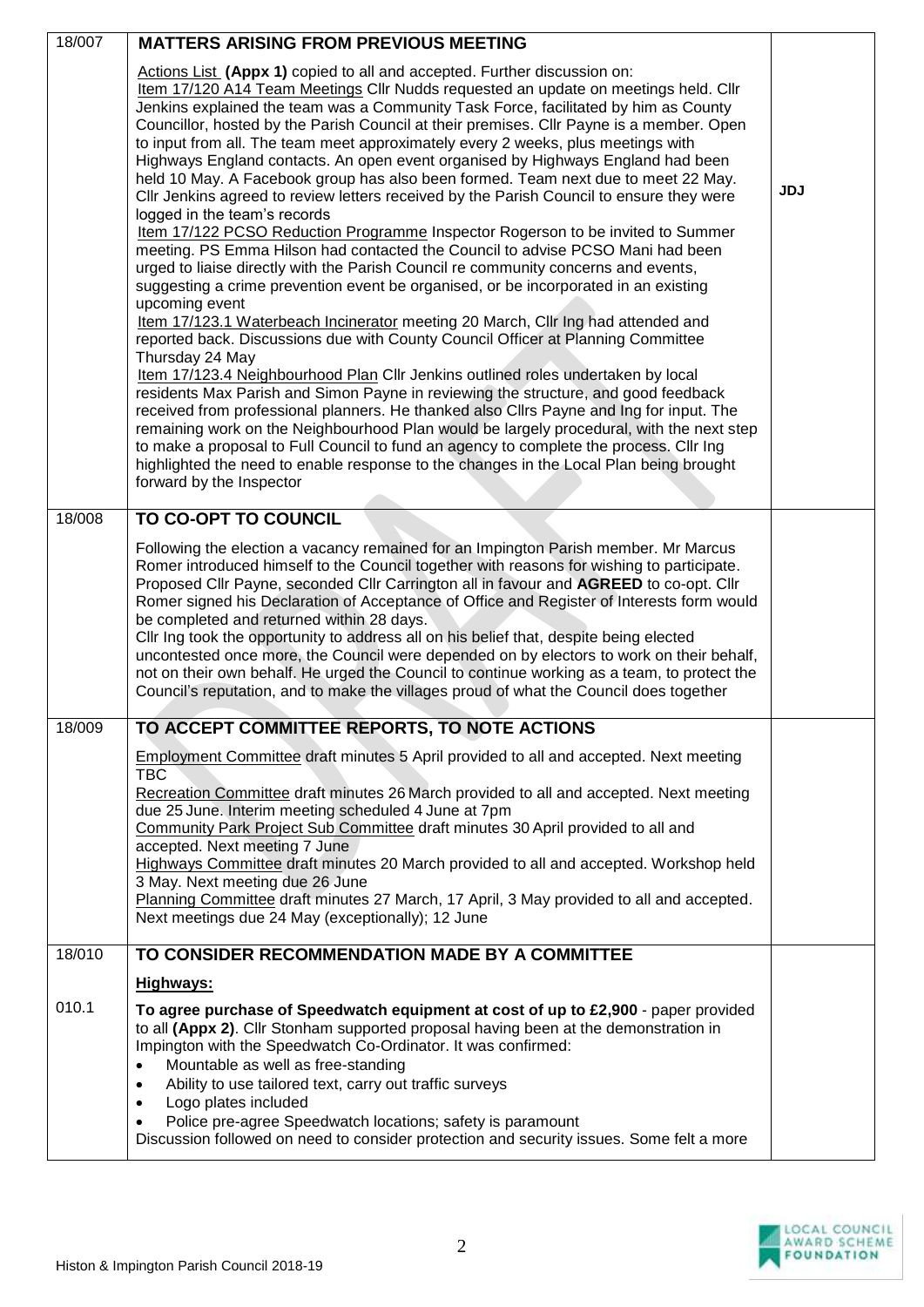| 010.2  | permanent solution for speeding problems may be required in the future, as seen in some<br>other villages. Proposed Cllr Payne, seconded Carrington all in favour and AGREED to<br>purchase sign to include flight case, spare battery and 2 name plates<br>To agree to increase Parish Council contribution to Local Highways Initiative<br>Scheme by up to £5000 paper provided to all (Appx 3). Proposed Cllr Payne, seconded<br>Cllr Carrington all in favour and AGREED to increase contribution from £10k to £15k to<br>enable all projects listed to be completed:<br>Greenleas - half-length resurface of footpath<br>$\bullet$<br>Pages Close $ \frac{3}{4}$ resurface<br>Kingsway - full length<br>Saffron Road - full length<br>$\bullet$<br>CIIr Farrell wished thanks to be recorded to all concerned in bringing this scheme to fruition | <b>LGRA 1997</b><br>s31<br><b>LTRA 1984</b><br>s 72(1)<br><b>Highways</b><br><b>Act 1980</b><br>ss43,50 |
|--------|--------------------------------------------------------------------------------------------------------------------------------------------------------------------------------------------------------------------------------------------------------------------------------------------------------------------------------------------------------------------------------------------------------------------------------------------------------------------------------------------------------------------------------------------------------------------------------------------------------------------------------------------------------------------------------------------------------------------------------------------------------------------------------------------------------------------------------------------------------|---------------------------------------------------------------------------------------------------------|
| 18/011 | <b>TO REVIEW AND ACCEPT</b>                                                                                                                                                                                                                                                                                                                                                                                                                                                                                                                                                                                                                                                                                                                                                                                                                            |                                                                                                         |
| 011.1  | Delegation arrangements to committees, sub committees, staff and other local<br>authorities - detailed in Agenda Report (Appx 4), all in favour to accept                                                                                                                                                                                                                                                                                                                                                                                                                                                                                                                                                                                                                                                                                              |                                                                                                         |
| 011.2  | Terms of Reference for Committees - within Agenda Report (Appx 4), all in favour to<br>accept<br>It was confirmed these were all unchanged from those existing as adopted. Each<br>Committee would review its Terms of Reference during the coming year                                                                                                                                                                                                                                                                                                                                                                                                                                                                                                                                                                                                | All<br><b>Comm'tees</b>                                                                                 |
| 18/012 | TO CONFIRM APPOINTMENT                                                                                                                                                                                                                                                                                                                                                                                                                                                                                                                                                                                                                                                                                                                                                                                                                                 |                                                                                                         |
| 012.1  |                                                                                                                                                                                                                                                                                                                                                                                                                                                                                                                                                                                                                                                                                                                                                                                                                                                        |                                                                                                         |
|        | <b>Proper Officer</b> - Mrs A J Young<br>Responsible Financial Officer Mrs L M Marsh<br>Internal Auditor Mr I M Parish<br>Proposed Cllr Ing, seconded Cllr Payne all in favour and AGREED to confirm appointments                                                                                                                                                                                                                                                                                                                                                                                                                                                                                                                                                                                                                                      |                                                                                                         |
| 18/013 | TO APPOINT MEMBERS to serve on the under mentioned Committees:                                                                                                                                                                                                                                                                                                                                                                                                                                                                                                                                                                                                                                                                                                                                                                                         |                                                                                                         |
| 013.1  | <b>Committees:</b><br>Employment Committee: M C Cleaver, N S Davies, B S Ing, D W Payne + 2 ex officio<br>members<br>Environment Committee: A Cahn, W Davey, S Jocelyn, G Moore, P J Nudds, M Romer<br>+ 2 ex officio members<br>Finance, Legal & Admin Committee: A Gordon, N S Davies, B S Ing, D Jenkins,<br>G Moore, D W Payne, E W Stonham + 2 ex officio members<br>Highways Committee: S Jocelyn, D N Legge, P J Nudds, E W Stonham + 2 ex officio<br>members<br>Planning Committee: A Cahn, S Carrington, M C Cleaver, W Davey, B S Ing, S Jocelyn,                                                                                                                                                                                                                                                                                            |                                                                                                         |
| 013.2  | D W Payne, O Sellen, J P Teague + 2 ex officio members<br>Recreation Committee: S Carrington, M C Cleaver; N S Davies, B S Ing, E W Stonham,<br>David Jenkins + 2 ex officio members, + plus 4 user representatives<br><b>Community Park Project Sub Committee: To be confirmed following first Rec</b><br>Committee - S Carrington, N S Davies, B S Ing, E W Stonham, A L Butcher, G Moore +<br>co-optee Mr $T$ Ewbank $+$ up to 4 other co-optees<br>Proposed Cllr Stonham, seconded Cllr Legge all in favour and AGREED Committee<br>membership as nominated<br>Officers:<br>Allotment - Cllr P J Nudds - Proposed Cllr Carrington, seconded Cllr Ing all in favour<br>Rural Footpaths - Cllr G Moore - Proposed Cllr Nudds, seconded Cllr Ing all in favour                                                                                        |                                                                                                         |
|        | Playground and Open Space Inspector - Cllr Carrington/Asst Groundsman - Proposed<br>Cllr Stonham, seconded Cllr Ing all in favour<br>Tree Warden - Cllrs P J Nudds, E Farrell - Proposed Cllr Carrington, seconded Cllr Ing all<br>in favour<br>County Council Highways Co-Ordinator - Mr C Foster. Proposed Cllr Farrell, seconded<br>Cllr Ing all in favour<br>Youth Liaison - Cllr S Jocelyn. Proposed Cllr Ing, seconded Cllr Carrington, all in favour                                                                                                                                                                                                                                                                                                                                                                                            |                                                                                                         |

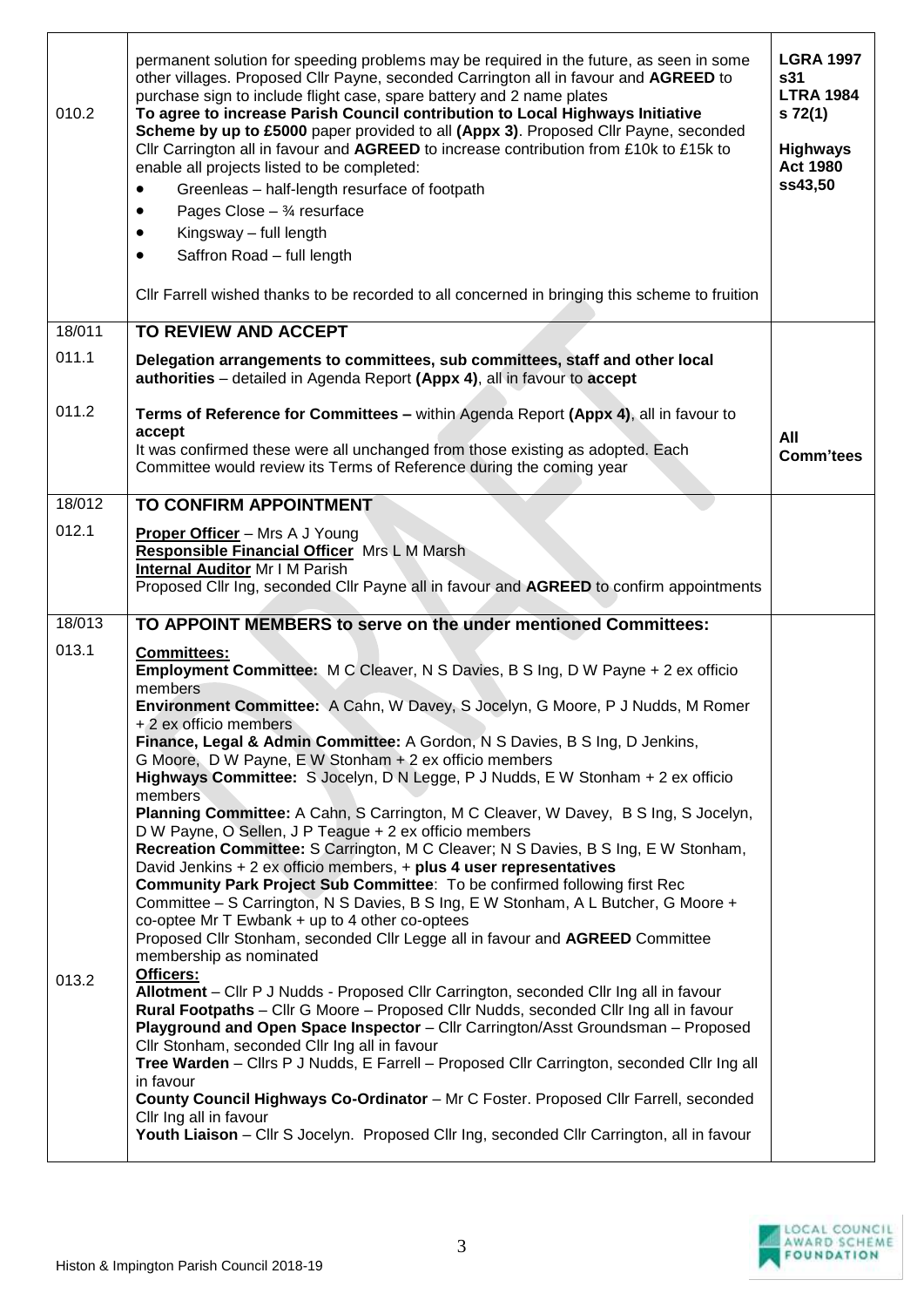| 013.3  | To appoint members, including Convenors, to serve on the under mentioned<br>Working Groups and Task & Finish Groups as required                                                                                                                                                                                                       |  |
|--------|---------------------------------------------------------------------------------------------------------------------------------------------------------------------------------------------------------------------------------------------------------------------------------------------------------------------------------------|--|
|        | Brook Enhancement Working Party - Cllrs P J Nudds, S Carrington, D W Payne; A J<br>Young                                                                                                                                                                                                                                              |  |
|        | Drainage Working Party - Cllrs D W Payne, E Farrell; Mr R Barrett; A J Young<br>Health & Well-Being Working Party - Cllrs D W Payne, S Jocelyn, G Moore, M Romer, J<br>P Teague                                                                                                                                                       |  |
|        | High Street & Beyond Working Party - Cllrs D Jenkins, P J Nudds; Mr T Ewbank, Mr C<br>Foster, Mr I M Parish, Ms H Perry                                                                                                                                                                                                               |  |
|        | King's Meadow Working Party - Cllrs D W Payne, A Cahn + residents<br>Neighbourhood Plan Task & Finish Core Group - Cllrs B Ing, D Jenkins, G Moore, D<br>W Payne, M Romer, O Sellen                                                                                                                                                   |  |
|        | Newsletter Editorial Team - Cllrs B Ing, D W Payne, J P Teague; Mr T Ewbank + Editors<br>and residents                                                                                                                                                                                                                                |  |
|        | Primary School Development Task & Finish - Cllrs A Butcher, E Farrell, S Jocelyn, D<br>Legge, D W Payne, Oliver Sellen                                                                                                                                                                                                                |  |
|        | Public Art Working Party - Cllr Cahn, B Ing, G Moore, P J Nudds, M Romer<br>All memberships proposed Cllr Payne, seconded Cllr Teague all in favour and AGREED                                                                                                                                                                        |  |
|        | Noted:<br>Time Banking Working Party - to be resurrected when appropriate<br>Finance, Legal and Admin would run with 7 members pending re-assessment of need<br>Recreation Committee would run with 6 members pending re-assessment of need<br>Highways Committee was 2 short. New Councillors would be invited to attend meetings to |  |
|        | assess interest. Cllr Jenkins had declined to stand as he felt inappropriate as County Cllr<br>but was willing to attend whenever required<br>Recreation Committee would confirm membership of Community Park Sub Committee at<br>their next meeting 4 June. Clirs Butcher and Moore confirmed a willingness to be members            |  |
|        | Cllr Davies stressed the role of the Recreation Committee in facilitating opportunities for<br>involvement to participation in sport and leisure activities, citing several recent examples.<br>He believed every member must be fully committed to this cause and should respect<br>existing practice                                |  |
| 18/014 | TO REVIEW AND ACCEPT                                                                                                                                                                                                                                                                                                                  |  |
|        | and adopt appropriate Standing orders and financial regulations<br>Arrangements (including legal agreements) with other local authorities, not-for-<br>profit bodies and businesses<br>Representation on or work with external bodies and arrangements for reporting<br>$\bullet$                                                     |  |
|        | back<br>Inventory of land and other assets including buildings and office equipment<br>٠                                                                                                                                                                                                                                              |  |
|        | Arrangements for insurance cover in respect of all insurable risks<br>$\bullet$                                                                                                                                                                                                                                                       |  |
|        | Council's and/or staff subscriptions to other bodies<br>$\bullet$<br><b>Council's complaints procedure</b><br>$\bullet$                                                                                                                                                                                                               |  |
|        | Council's policies, procedures and practices in respect of its obligations under<br>$\bullet$<br>freedom of information and data protection legislation                                                                                                                                                                               |  |
|        | Council's policy for dealing with the press/media<br>$\bullet$<br><b>Council's employment policies and procedures</b><br>$\bullet$                                                                                                                                                                                                    |  |
|        | Council's expenditure incurred under s.137 of the Local Government Act 1972 or<br>$\bullet$<br>the general power of competence                                                                                                                                                                                                        |  |
|        | Detailed in Agenda Report (Appx 4) provided to all for review. All items proposed Cllr<br>Payne, seconded Cllr Teague all in favour to accept                                                                                                                                                                                         |  |
| 18/015 | TO DETERMINE time and place or ordinary meetings of the Full Council up to and<br>including the next annual meeting of Full Council; to determine scheduled dates for<br>Committees up to the next annual meeting                                                                                                                     |  |
|        |                                                                                                                                                                                                                                                                                                                                       |  |

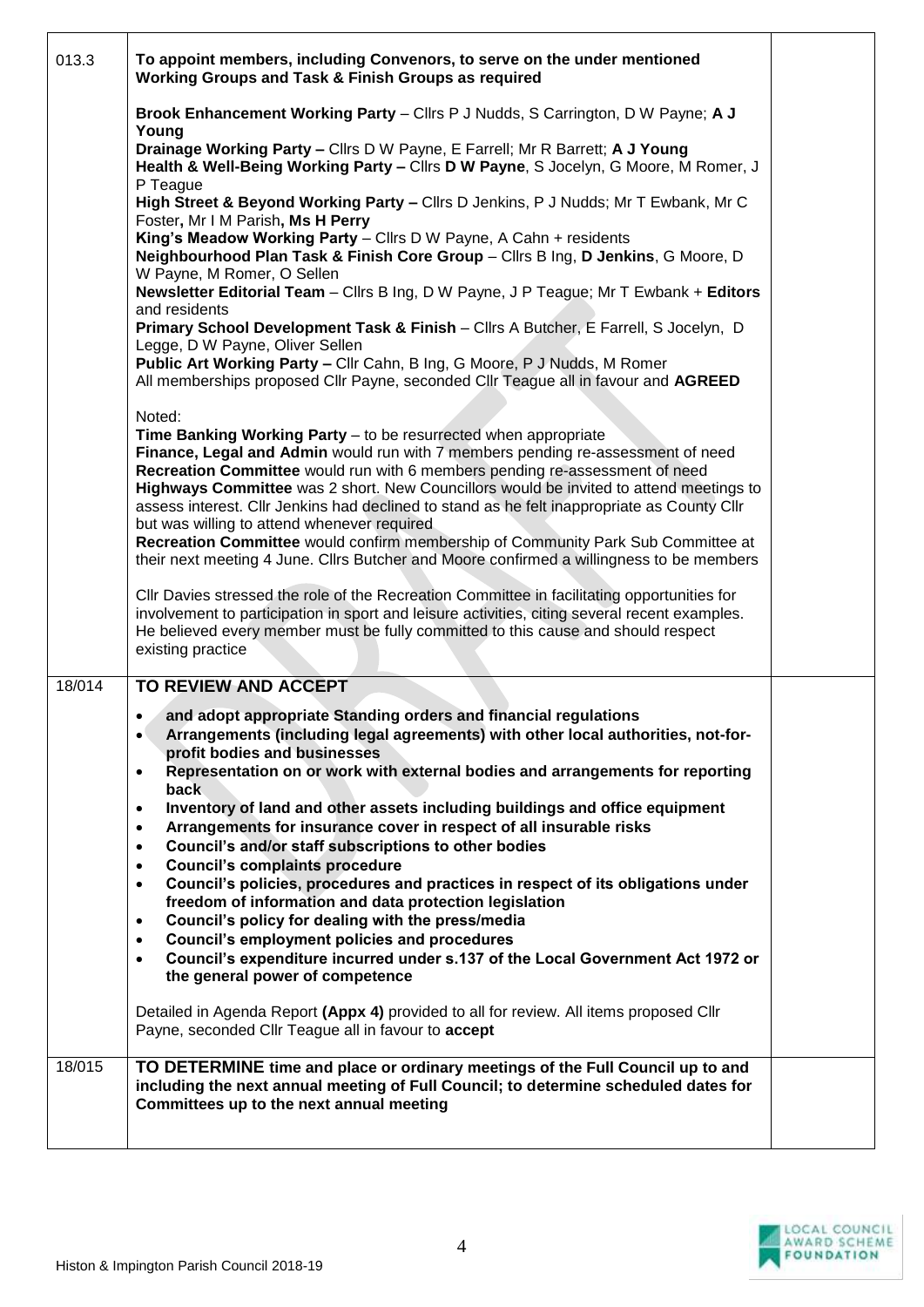| 015.1  | Calendar of meetings provided to all (Appx 5). Employment Committee dates to be agreed<br>at first meeting                                                                                                                                                                                                                                                                                                                                                                                                                                                                                                                                                                                                                                                                                                                                                                                                                                                                                                                                                                                                                                                                                                                                                                                                                                                                                                                                                                                                                                                                                                                                                                                                                                                                                                                                                                                                                                                                                                                                                                  |  |
|--------|-----------------------------------------------------------------------------------------------------------------------------------------------------------------------------------------------------------------------------------------------------------------------------------------------------------------------------------------------------------------------------------------------------------------------------------------------------------------------------------------------------------------------------------------------------------------------------------------------------------------------------------------------------------------------------------------------------------------------------------------------------------------------------------------------------------------------------------------------------------------------------------------------------------------------------------------------------------------------------------------------------------------------------------------------------------------------------------------------------------------------------------------------------------------------------------------------------------------------------------------------------------------------------------------------------------------------------------------------------------------------------------------------------------------------------------------------------------------------------------------------------------------------------------------------------------------------------------------------------------------------------------------------------------------------------------------------------------------------------------------------------------------------------------------------------------------------------------------------------------------------------------------------------------------------------------------------------------------------------------------------------------------------------------------------------------------------------|--|
| 18/016 | <b>TO RECEIVE REPORTS</b>                                                                                                                                                                                                                                                                                                                                                                                                                                                                                                                                                                                                                                                                                                                                                                                                                                                                                                                                                                                                                                                                                                                                                                                                                                                                                                                                                                                                                                                                                                                                                                                                                                                                                                                                                                                                                                                                                                                                                                                                                                                   |  |
| 016.1  | Annual report from Histon & Impington Parish Council Committees and<br>representatives (Appx 6) Copies would be available on the website, at the Parish Office<br>and Library. A version of the Chairman's Annual Report and Financial Report would<br>feature in the June 2018 HISIMP News                                                                                                                                                                                                                                                                                                                                                                                                                                                                                                                                                                                                                                                                                                                                                                                                                                                                                                                                                                                                                                                                                                                                                                                                                                                                                                                                                                                                                                                                                                                                                                                                                                                                                                                                                                                 |  |
| 016.2  | Annual and/or monthly reports from County and District Councillors. Cty Cllr Jenkins<br>provided an annual report for County Council, available on his website, covering: Histon<br>Library; Transport scheme delivery; Ely Southern Bypass; County budgets; Healthcare;<br>Crime; Greater Cambridge Partnership; A14<br>Additional discussion on:<br>Shire Hall proposed move to Alconbury. Issues surrounding public transport and staff<br>retention raised. Cty Cllr Jenkins was following the scheme carefully.                                                                                                                                                                                                                                                                                                                                                                                                                                                                                                                                                                                                                                                                                                                                                                                                                                                                                                                                                                                                                                                                                                                                                                                                                                                                                                                                                                                                                                                                                                                                                        |  |
|        | District Councillors present reported verbally on their early days in the role<br>Dist Cllr Hunt confirmed he was taking up the issue of reasonable hire charges for St<br>Audrey's Close Community Centre for community benefit events with the Community<br>Impact Team Leader. He also reported on efforts to assist on unblocking communication<br>between developers and SCDC on the Station development<br>Dist Cllr Heylings reported on SCDC Full Council meeting due 23 May when her<br>appointment as Planning Committee Vice Chair would be announced, also Chair of newly<br>formed Committee on Climate Change. She has held/continued to hold meetings with<br>Planning, Legal and Environmental Health Departments at SCDC on the A14 issues,<br>particularly on DCO Monitoring Enforcement Control and air quality issues, noting no base<br>line figures were available. She had met the A14 Project Director and secured daily<br>information briefings, with notification of works 2 weeks in advance. Several sub groups of<br>the A14 team were being set up. The Parish Council expressed frustration that the<br>Government's Planning changes had hamstrung the attempts of the Parish Council to<br>ameliorate the impact of the A14 upgrade in advance.<br>Dist Cllr Cahn confirmed he was on SCDC Planning Committee and Vice Chair of the<br>Climate Change Committee. He had been contacted by residents on the application now in<br>for Impington Lane and pointed out he and Dist Cllr Heylings would not be able to express<br>an opinion at Planning Committee if it was considered<br>Dist Cllrs confirmed written report would be provided to the Parish Council in future. It was<br>clarified that the Local Plan was now with the Inspector who should have finalised<br>comments in 2 weeks. It was reported the 5 year Housing Supply has now been met. All<br>planning applications will be considered as if the new Local plan was in place and an<br>immediate review would commence due to time taken on current review round. |  |
| 016.3  | Clerk's Report (Pg 1 and 2) (Appx 6) copied to all and accepted.<br>Additional discussion on:<br>Piaggio Vehicle currently with Scamblers for diagnosis<br>CAPALC Bulletin May 2018 provided to all. Clerk to send out all training opportunities.<br>Those interested in topics available to contact office<br>Mental Health Worker Sefanit Inquai was in post and getting established at IVC and Junior<br>School. HICOM were running an Older Persons Forum 7 June with an opportunity to meet<br>her. Noted also Friends of Rec advertising for a Monday Club Co-Ordinator<br>New Primary School meeting due with County Council 31 May 2018                                                                                                                                                                                                                                                                                                                                                                                                                                                                                                                                                                                                                                                                                                                                                                                                                                                                                                                                                                                                                                                                                                                                                                                                                                                                                                                                                                                                                            |  |
| 016.4  | General Data Protection Regulations (GDPR) - status report presented (Appx 7).<br>Noted actions taken and the need for a Data Protection Officer were a breach to occur                                                                                                                                                                                                                                                                                                                                                                                                                                                                                                                                                                                                                                                                                                                                                                                                                                                                                                                                                                                                                                                                                                                                                                                                                                                                                                                                                                                                                                                                                                                                                                                                                                                                                                                                                                                                                                                                                                     |  |
| 016.5  | Internal Auditor's Report to year end 2018 (Appx 8). Copied to all and noted. No<br>issues of concern.                                                                                                                                                                                                                                                                                                                                                                                                                                                                                                                                                                                                                                                                                                                                                                                                                                                                                                                                                                                                                                                                                                                                                                                                                                                                                                                                                                                                                                                                                                                                                                                                                                                                                                                                                                                                                                                                                                                                                                      |  |
| 016.6  | Any other Committee Chair reports:                                                                                                                                                                                                                                                                                                                                                                                                                                                                                                                                                                                                                                                                                                                                                                                                                                                                                                                                                                                                                                                                                                                                                                                                                                                                                                                                                                                                                                                                                                                                                                                                                                                                                                                                                                                                                                                                                                                                                                                                                                          |  |
|        | Environment Committee - next meeting due 29 May. 3 further Workshops held. Agenda<br>would be kept to procedural matters plus emerging 5 year plan. Cllr Nudds stressed the<br>benefits seen of recent workshop sessions to inform Committee                                                                                                                                                                                                                                                                                                                                                                                                                                                                                                                                                                                                                                                                                                                                                                                                                                                                                                                                                                                                                                                                                                                                                                                                                                                                                                                                                                                                                                                                                                                                                                                                                                                                                                                                                                                                                                |  |
| 016.7  | Any other Working Group / Task & Finish Group Reports<br><b>Public Art Working Party</b> – interviews held and Public Artist appointed. Visit to villages<br>planned 23 May                                                                                                                                                                                                                                                                                                                                                                                                                                                                                                                                                                                                                                                                                                                                                                                                                                                                                                                                                                                                                                                                                                                                                                                                                                                                                                                                                                                                                                                                                                                                                                                                                                                                                                                                                                                                                                                                                                 |  |